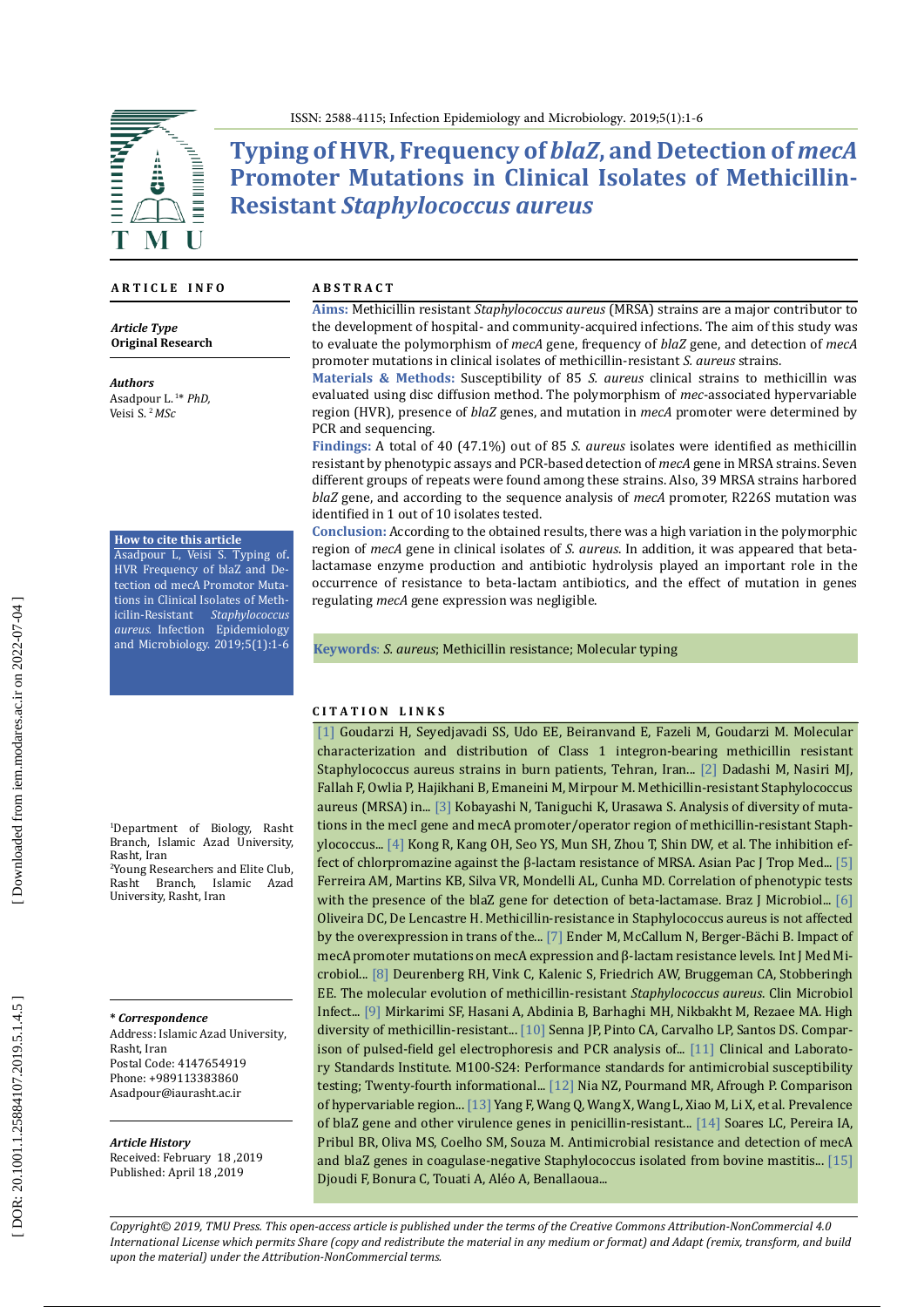### **Introduction**

**Experimentally and the state of Acceleristic Constraine (Figure 2018)<br>
<b>Infermiology and Microbiology and Microbiology and Microbiology and Microbiology Constraine (DRS)<br>
<b>Infermiology and Microbiology Acceleristics** Cons Methicillin-resistant  $Staphylococcus$ *aureus* (MRSA) strains were first isolated in 1961. Nowadays, studies have revealed a steady increase in the incidence of a wide range of hospitaland communityacquired infections caused by this bacterium <sup>[1]</sup>. Also, an increase in the frequency of methicillin resistant *S. aureus* strains has been reported in several studies in Iran  $^{[2]}$ . The main mechanism of resistance to methicillin in *S. aureus* strains relies on the presence of *mecA* gene and the expression of a new penicillin -binding protein called PBP2a, which has a low binding affinity with beta -lactams. PBP2a is eventually substituted for PBP as a transpeptidase in the synthesis of the bacterial cell wall peptidoglycan despite the presence of a high concentration of beta-lactam antibiotics  $[3, 4]$ . Therefore, methicillin -resistant *S. aureus* strains express cross -resistance to almost all currently available beta -lactam antibiotics <sup>[5, 6]</sup>. There are several other factors known to influence resistance to this widely used class of antimicrobials, including the production of a beta -lactamase (encoded by *blaZ*) that decreases the activity of beta lactam antibiotics. Furthermore, MRSA can develop various mutations conferring resistance to these antibiotics  $[4, 7]$ . Point mutation in the binding site of the repressor proteins in *mecA* promoter can lead to an increase in *mecA* gene transcription rate, and subsequently, resistance rate  $^{[3, 8]}$ . Considering the high mortality rate and treatment cost s associated with MRSA infections, the control of these infections must be improved using an effective, easy, and accurate typing method. One of the proposed typing methods involves the typing of methicillin -resistant staphylococcal gene (*mec*) hypervariable

region (HVR). The DNA sequence between IS431mec and *mecA* is called HVR which is composed of 40bp direct repeat unit (DRU) elements. Since the number of these repeated units may be different between isolates, the length polymorphisms of<br>HVR-PCR products among different HVR among different staphylococcal isolates can be used to type and classify MRSA strains  $[9,10]$ . The present study aimed to investigate *mecA* gene HVR polymorphism, frequency of *blaZ*, and mutation in *mecA* promoter in methicillin resistant *S. aureus* clinical isolates in Rasht*,*  Guilan province, northern Iran .

# **Materials and Methods**

**Sample collection:** During 2018, 85 *S. aureus* strains were isolated from various sources including urine, skin, blood, and other body fluids in Guilan province, Iran. The isolates were identified using several tests such as Gram staining, catalase, growth onto MSA, haemolysis onto blood agar, and tube coagulase tests. Of each patient, only one isolate was included in this study.

**Methicillin -resistant strains:** All *S. aureus* isolates were screened for *mecA* mediated oxacillin resistance by standard disc diffusion (30 μg cefoxitin disc) on Mueller Hinton agar (prepared from High Media -India), according to CLSI guideline  $[111]$ . The tests were repeated twice, and standard strain of ATCC 33591 was used as control .

**DNA extraction and** *mecA* **HVR typing:**  The bacterial genomic DNA was extracted using DNA extraction kit (Roch, High Pure PCR Template Preparation Kit, Germany). The *mecA* HVR was amplified using specific primers , as described previously (Table 1), with a thermal cycling program at 94 ° C for 5 min, followed by 30 cycles of 94 ° C for 30 sec, 50 ° C for 30 sec, and 72 ° C for 30 sec. The final elongation step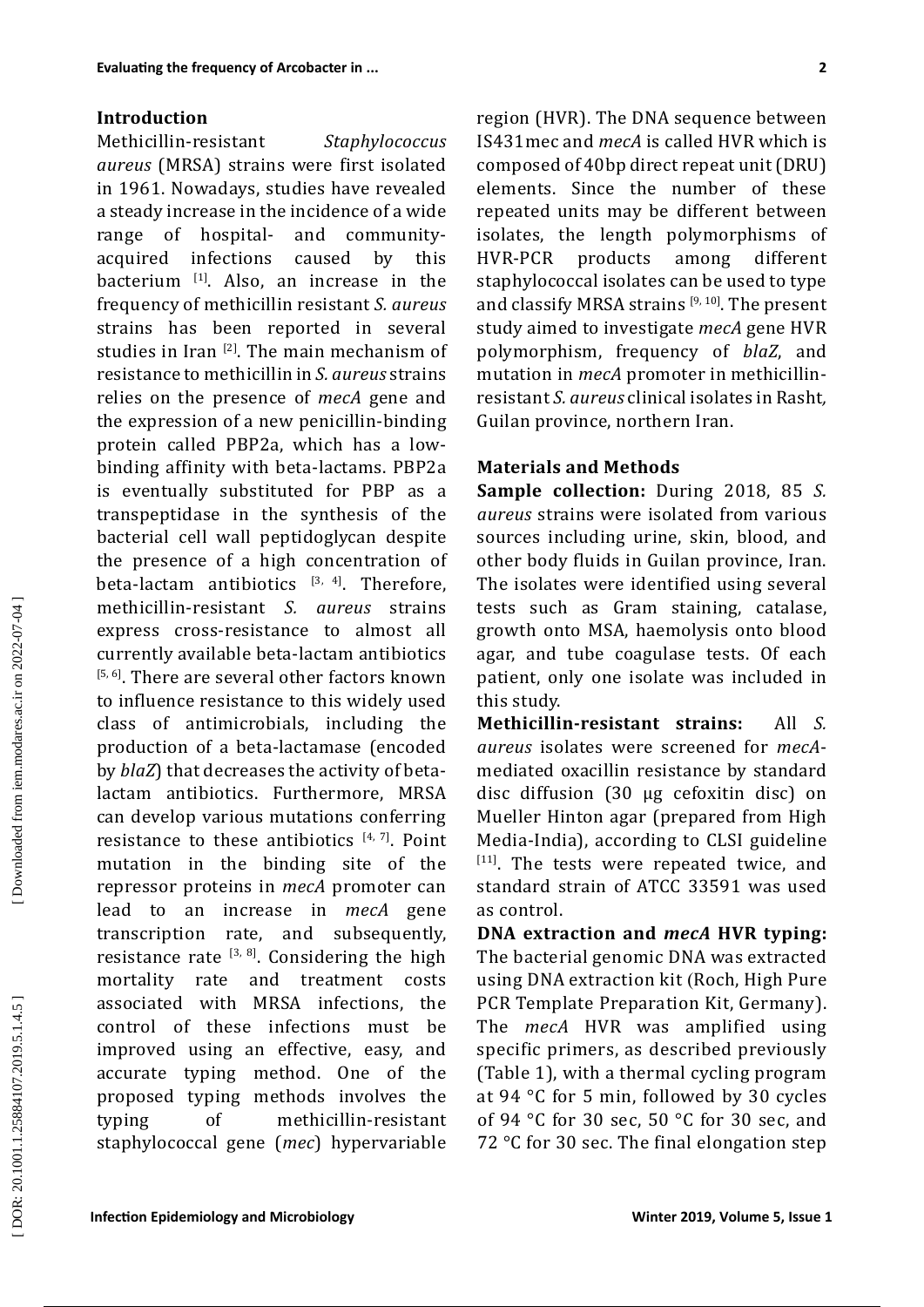## **Findings**

|                                                                                                                                                                                                                                                                                                                                                                                                                                                                                                                                                                                                                                                                                                                                                                                                               |                                                           |                                                                                                                                                                                                                                                                                                                                                                                                                                                                                                                                                                                                                                                                                                                                                                                                |                 | Asadpour L. et al |
|---------------------------------------------------------------------------------------------------------------------------------------------------------------------------------------------------------------------------------------------------------------------------------------------------------------------------------------------------------------------------------------------------------------------------------------------------------------------------------------------------------------------------------------------------------------------------------------------------------------------------------------------------------------------------------------------------------------------------------------------------------------------------------------------------------------|-----------------------------------------------------------|------------------------------------------------------------------------------------------------------------------------------------------------------------------------------------------------------------------------------------------------------------------------------------------------------------------------------------------------------------------------------------------------------------------------------------------------------------------------------------------------------------------------------------------------------------------------------------------------------------------------------------------------------------------------------------------------------------------------------------------------------------------------------------------------|-----------------|-------------------|
| was done at 72 °C for 7 min. HVR-PCR<br>products were electrophoresed in 1.5%<br>agarose gel, stained with safe DNA stain,<br>and visualized under UV light. The 100-<br>bp marker (MBI Fermentas) was used as a<br>size standard for detecting the size of<br>polymorphism, and<br>Chromas<br><b>HVR</b><br>software was used to analyze HVR-PCR<br>sequencing and to determine the number<br>of their direct repeat units.<br><b>Detection of blaZ:</b> The blaZ gene was<br>amplified using specific forward and                                                                                                                                                                                                                                                                                           |                                                           | mecA promoter primers was set at 60 °C.<br>After assuring the production of desired<br>products, PCR products were sent to<br>Bioneer (South Korea) for nucleotide<br>After determining<br>sequencing.<br>the<br>nucleotide<br>of<br>the<br>sequences<br>mecA<br>promoter, the changes in base and amino<br>acid sequences were compared with the<br>standard strain of S. aureus NCTC 8325 in<br>the GenBank using online software such as<br>BLAST, Chromas version 1.45, and CLC<br>Main Workbench version 3.5.                                                                                                                                                                                                                                                                             |                 |                   |
| reverse primers as described previously<br>(Table 1), with a thermal cycling program<br>at 94 °C for 5 min, followed by 30 cycles<br>of 94 °C for 30 sec, 55 °C for 30 sec, and<br>72 °C for 30 sec. The final elongation step<br>was done at 72 °C for 7 min. PCR products<br>were electrophoresed in 1.5% agarose<br>gel, stained with safe DNA stain, and<br>visualized under UV light. The 100-bp<br>marker (MBI Fermentas) was used as a<br>size standard for detecting the 421bp<br>amplicons,<br><i>blaZ</i> gene<br>confirmed by sequencing.<br>Study of mutations in mecA promoter:<br>To amplify mecA promoter in mecA-<br>positive S. aureus strains, specific primers<br>of these genes were used (Table 1). The<br>materials and the thermocycler program<br>were the same as the previous step. | which<br>were                                             | <b>Findings</b><br>Identification of S. aureus and detection<br>of MRSA strains: A total of 85 S. aureus<br>strains were isolated from various sources<br>including urine (38), wound and surgical<br>ulcers (30), blood (15), and synovial fluid<br>(2). In phenotypic assays, 40 isolates<br>(55.3%) were recognized as MRSA.<br>HVR typing: HVR amplicons sequence<br>analysis identified 7 dru types (dt) in 40<br>MRSA isolates. The dru types contained<br>7-11 repeats, a majority of which contained<br>8 repeats (16 isolates). The dt8i was the<br>most common dru type present in 30% of<br>the sequenced isolates. The rest of the<br>recognized dru types and their frequency<br>were as follows; dt10m (25%), dt11v<br>(12.5%), dt8h (10%), dt10a (10%), and<br>$dt7h(5%)$ , and |                 |                   |
|                                                                                                                                                                                                                                                                                                                                                                                                                                                                                                                                                                                                                                                                                                                                                                                                               |                                                           |                                                                                                                                                                                                                                                                                                                                                                                                                                                                                                                                                                                                                                                                                                                                                                                                |                 |                   |
| However, the annealing temperature for                                                                                                                                                                                                                                                                                                                                                                                                                                                                                                                                                                                                                                                                                                                                                                        |                                                           |                                                                                                                                                                                                                                                                                                                                                                                                                                                                                                                                                                                                                                                                                                                                                                                                |                 |                   |
| Table 1) Nucleotide sequences of primers used in this study<br>Gene                                                                                                                                                                                                                                                                                                                                                                                                                                                                                                                                                                                                                                                                                                                                           | <b>Primer sequence</b>                                    |                                                                                                                                                                                                                                                                                                                                                                                                                                                                                                                                                                                                                                                                                                                                                                                                | <b>Amplicon</b> | Ref.              |
| $mecA-F$                                                                                                                                                                                                                                                                                                                                                                                                                                                                                                                                                                                                                                                                                                                                                                                                      | 5'- ACTATTCCC TCAGGCGTCC - 3'                             |                                                                                                                                                                                                                                                                                                                                                                                                                                                                                                                                                                                                                                                                                                                                                                                                | size (bp)       |                   |
| $mecA-R$                                                                                                                                                                                                                                                                                                                                                                                                                                                                                                                                                                                                                                                                                                                                                                                                      | 5'-GGAGTTAATCTACGT CTCATC-3'                              |                                                                                                                                                                                                                                                                                                                                                                                                                                                                                                                                                                                                                                                                                                                                                                                                | variable        | 12                |
| mecA promoter-F                                                                                                                                                                                                                                                                                                                                                                                                                                                                                                                                                                                                                                                                                                                                                                                               | 5'- GTTATCGCAACCAGCCCTAC-3'                               |                                                                                                                                                                                                                                                                                                                                                                                                                                                                                                                                                                                                                                                                                                                                                                                                | 1016            | 3                 |
| mecA promoter-R<br>$blaZ-F$                                                                                                                                                                                                                                                                                                                                                                                                                                                                                                                                                                                                                                                                                                                                                                                   | 5'-AGGTCGAACACCTGGAACAC-3'<br>5'-ATGCGAATCAGCATCTTTGGT-3' |                                                                                                                                                                                                                                                                                                                                                                                                                                                                                                                                                                                                                                                                                                                                                                                                |                 |                   |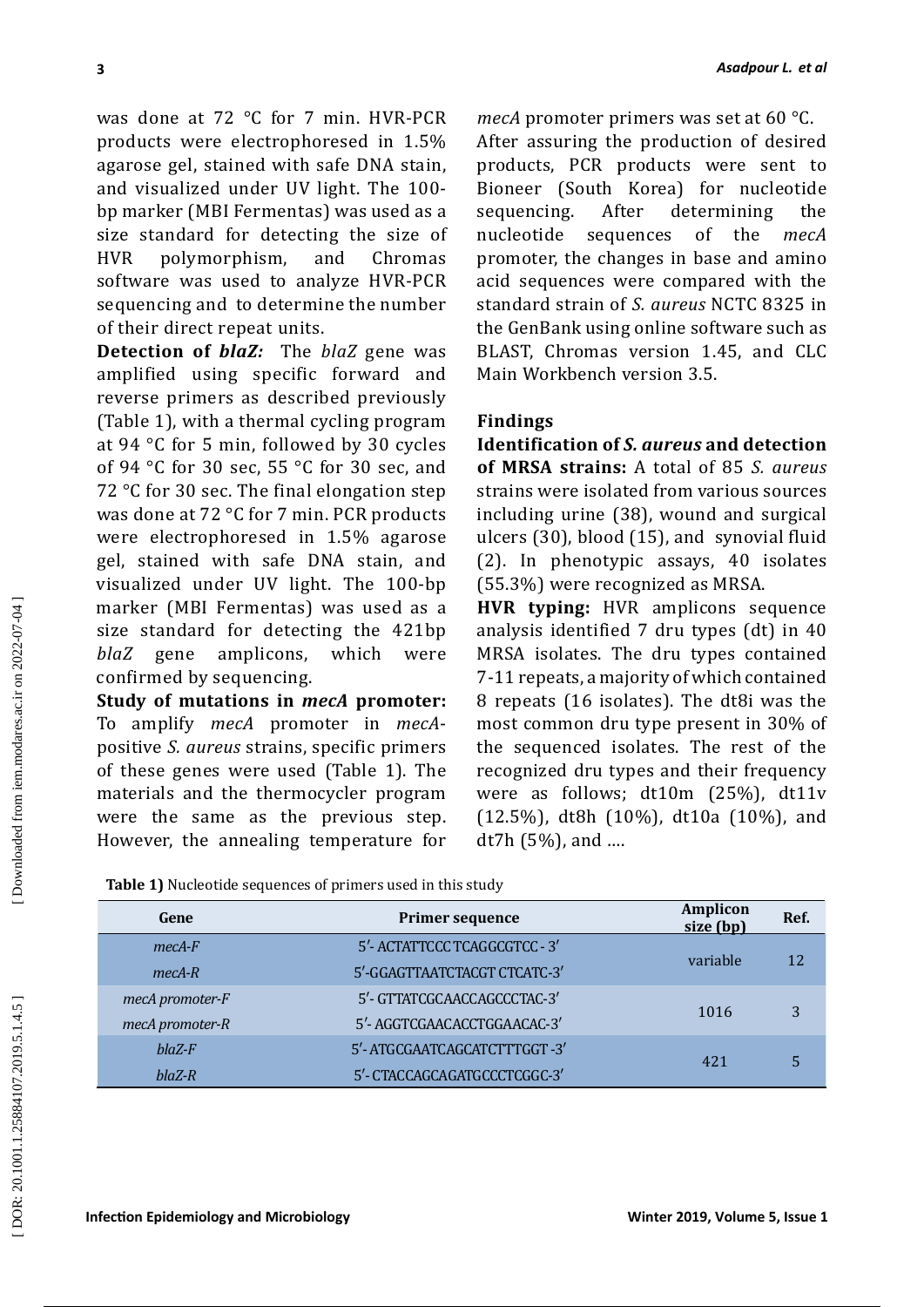

**Figure 1)** Agarose gel electrophoresis of *mecA* gene PCR product. Lane M: The 100bp DNA marker. Lanes 1 - 8: Polymorphism size in *mecA* gene HVR in tested bacteria.

**Detection of** *blaZ* **gene in MRSA:** The presence of *blaZ* gene was evaluated in *S. aureus* isolates, and PCR amplicon with approximate length of 421 bp was identified in 75 isolates, which were considered as the strains with the potential for beta-lactamase enzyme production. Among which, 39 isolates were identified as MRSA. The agarose gel electrophoresis of *blaZ* gene PCR products is shown in Figure 2.



**Figure 2)** Agarose gel electrophoresis of *blaZ* gene PCR product. Lane M: 100bp DNA marker. Lanes 1-5: 421 bp PCR product of *blaZ* gene confirmed by sequencing.

**PCR amplification of** *mecA* **promoter and sequence analysis:** *MecA* promoter was amplified in 10 selective isolates which were resistant to all tested β-lactam antibiotics. Agarose gel electrophoresis of PCR amplicons indicated the production of 1016 bp fragments (Figure 5). Based on the results of sequence analysis of *mecA* promoter in 10 tested isolates, a missense mutation in codon 226 was identified only in one sample, in which the replacement of A with T resulted in the amino acid alteration (Arg> Ser). The sequence of *mecA* promoter in this isolate was deposited in GenBank under the accession no. MK801105.



**Figure 3)** Agarose gel electrophoresis of *mecA* promoter. Lane M: 100bp DNA marker. Lanes 10-1: Lanes 1-8: *mecA promoter* PCR products.

### **Discussion**

*S. aureus* is considered as a major cause of hospital- and community-acquired infections; the species of which have acquired resistance to a wide range of antibiotics including betalactams, aminoglycosides, tetracyclines, fluoroquinolones, and macrolides. Today, a limited number of antibiotics is available for *S. aureus* infections treatment.

**In the trainer of Acceleristic minimal control to the same of the same of the same of the same of the same of the same of the same of the same of the same of the same of the same of the same of the same of the same of th** In this study, 85 *S. aureus* strains were isolated from clinical samples in Rasht city. Of which, 40 isolates were identified as methicillin resistant by phenotypic assays and PCR-based detection of *mecA* gene. In dru typing, 7 different types containing 7-11 repeats were identified. Previously, Nia *et al*. (2013) reported 11 different PCR based HVR types in *S. aureus* strains isolated from nasal carriers and clinical samples in Tehran, Iran [11]. According to Mirkarimi *et al*.'s (2016) study in Tabriz, Iran, MRSA strains were classified into 7 different genotypes of HVR

DOR: 20.1001.1.25884107.2019.5.1.4.5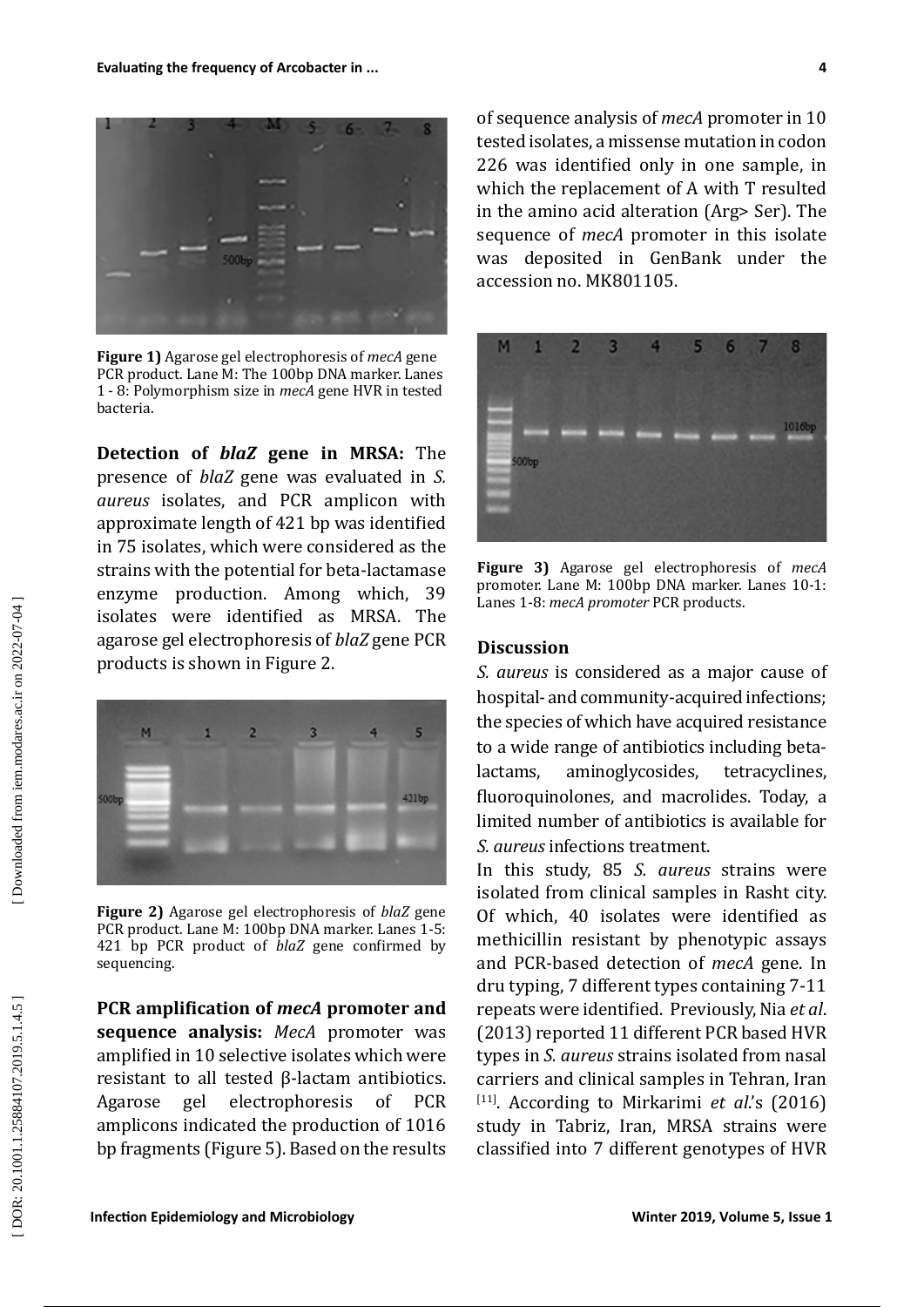# groups [9] .

**ISONAL EXAMPLE INTERFERENT CONDUSION ISONAL EXAMPLE CONDUSION ISONAL EXAMPLE CONDUSION ISON ISON ISON CONDUSION ISON ISON ISON ISON ISONAL EXAMPLE CONDUSION ISONAL EXAMPLE CONDUSION ISONAL EXAMPL** Also, *blaZ* gene was identified in 88.2 and 97.5% (39) of tested and *mecA*-positive strains, respectively. The results of different studies carried out in different parts of the world in many cases indicated an increase in the level of staphylococcal strains resistance to beta-lactam antibiotics, which is partly due to the excessive consumption of these antibiotics. Frequency of *blaZ* gene in clinical isolates of *S. aureus* has also increased in many cases. In a study by Ferriara *et al.* (2016), all tested *S. aureus* isolates were resistant to beta-lactams, and *blaZ* gene was detected in 82% of beta-lactam resistant isolates [5]. Yang *et al.* (2015) detected *blaZ*  gene in 35 (94.6%) out of 37 penicillinresistant *S. aureus* isolates [12]. Also, according to Soares *et al.*'s study, all *mec*A + coagulasenegative *Staphylococci* strains isolated from bovine mastitis were also positive for *blaZ* gene, and the presence of both genes was correlated with phenotypic beta-lactam resistance <sup>[14]</sup>.

The present study also investigated nucleotide sequences of *mecA* promoter in 20 isolates. Among which in two samples, a missense mutation was identified in codon 226 of *mecA* gene, where the substitution of A to T resulted in the amino acid alteration (Arg> Ser). In a similar study by Djoudi *et al.* (2016) on MRSs strains, 9 mutations were reported in *mecA* gene*,* most of which were the repetitive point mutations at G246E [15]. Ender *et al.* (2008) identified spot mutations in around -10 *mecA* promoters, which are binding sites for *mecI* and *blaI* inhibitors. This mutation converted codon C to codon T, but its effect on resistance to beta-lactam<br>was negligible in all instances  $[7]$ . was negligible in Furthermore, in a study by Kobayashi *et al*., mutation was detected downstream of the mecA promoter sequence (-10) on a palindrome structure corresponding to the presumptive operator of the *mecA* gene [3] .

# **Conclusion**

The present study identified the most common dru types in mecA HVR of MRSA strains. Also, according to this study results, it was appeared that beta-lactamase enzyme production and antibiotic hydrolysis played an important role in the occurrence of resistance to beta-lactam antibiotics, and the effect of mutation in genes regulating *mecA* gene expression was negligible.

**Acknowledgment:** Financial support by Rasht Branch, Islamic Azad University Grant<br>No. 17/16/4/8790 is gratefully No. 17/16/4/8790 is gratefully acknowledged.

**Conflict of Interests:** The authors declare that there is no conflict of interest.

**Ethical Permissions:** Since we did not use any animal models and we used isolates which were previously obtained from clinical samples, we have no ethical code for this study.

**Authors' Contribution:** Leila Asadpour<br>(First author), Original researcher/ (First author), Original researcher/<br>Introduction author/ Methodologist/ Methodologist/ Statistical analyst / Discussion author; Saeed Veisi (Second author), Methodologist (20%)/ Original researcher/ Statistical analyst.

**Funding:** This research was supported by Rasht Branch, Islamic Azad university, Rasht, Iran.

### **References**

1. Goudarzi H, Seyedjavadi SS, Udo EE, Beiranvand E, Fazeli M, Goudarzi M. Molecular characterization and distribution of Class 1 integron-bearing methicillin resistant Staphylococcus aureus strains in burn patients, Tehran, Iran. Jundishapur J Microbiol. 2017; 10(2).

2. Dadashi M, Nasiri MJ, Fallah F, Owlia P, Hajikhani B, Emaneini M, Mirpour M. Methicillin-resistant Staphylococcus aureus (MRSA) in Iran: A systematic review and